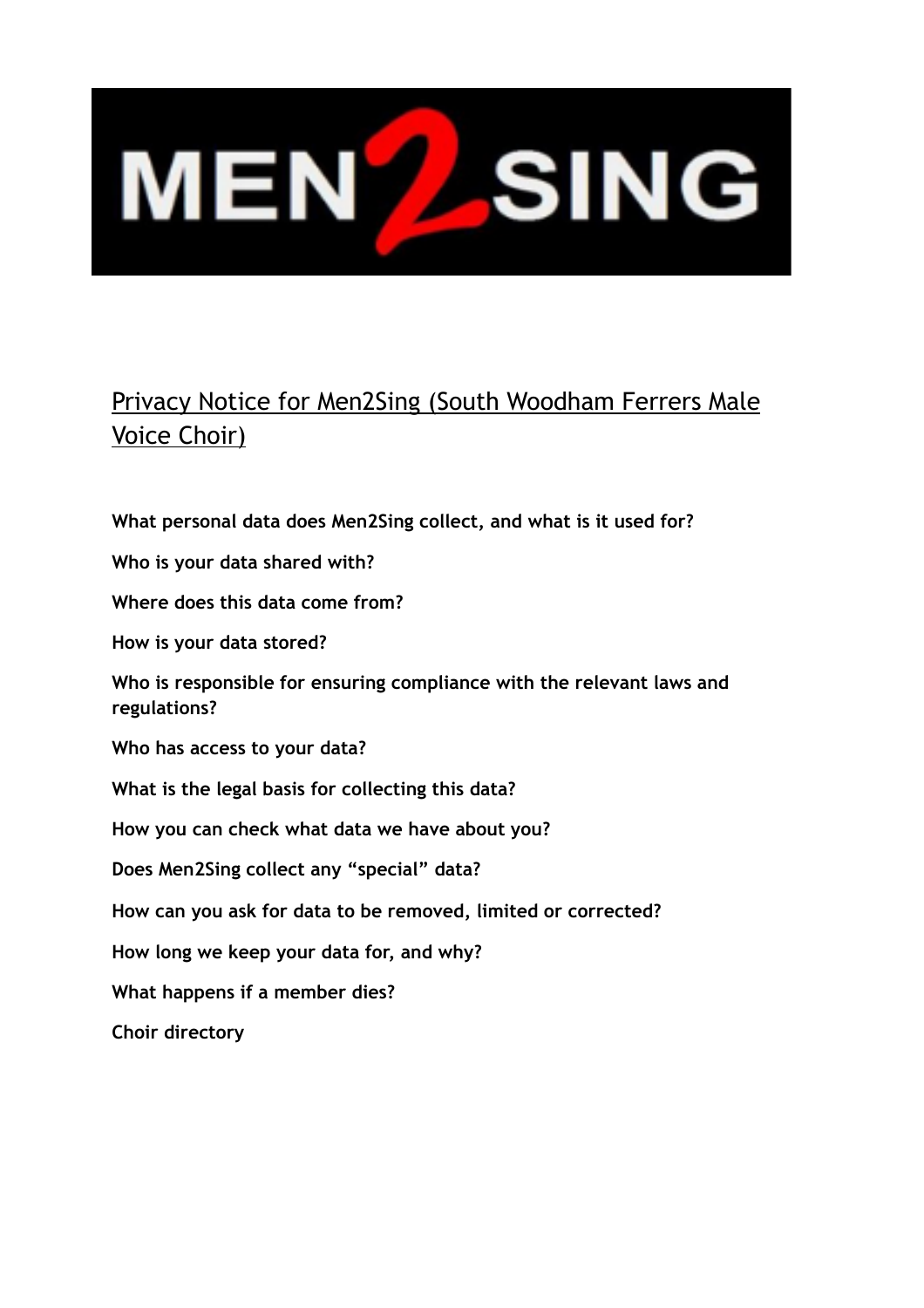#### **What personal data does Men2Sing (South Woodham Ferrers Male Voice Choir) collect?**

The data we routinely collect includes members' names, addresses, email addresses**.** We collect this data directly from our members when they join the club.

#### **What is this personal data used for?**

We use members' data for the administration of your membership; the communication of information, and the organisation of events. We provide your information to South Woodham Ferrers Village Hall Trust. An explanation for tis is given in the section below.

#### **Who is your data shared with?**

Your membership data is passed on to the South Woodham Ferrers Village Hall Trust, of which you become an affiliated member when you join **Men2Sing**. The South Woodham Ferrers Village Hall Trust do not share this data with any other party, but has to have this information to comply with licensing regulations.

Your personal data is not passed on by us to organisations other than those indicated above, whether or not connected with the choir.

## **Where does this data come from?**

Data for most of our members comes from them when they join **Men2Sing** or when they update their information with the membership secretary.

#### **How is your data stored?**

This information is mainly stored **in** digital form on computers and in the form of written documents stored and kept by the membership secretary. Any information that is stored remotely is stored in the EU/ in compliance with the GDPR.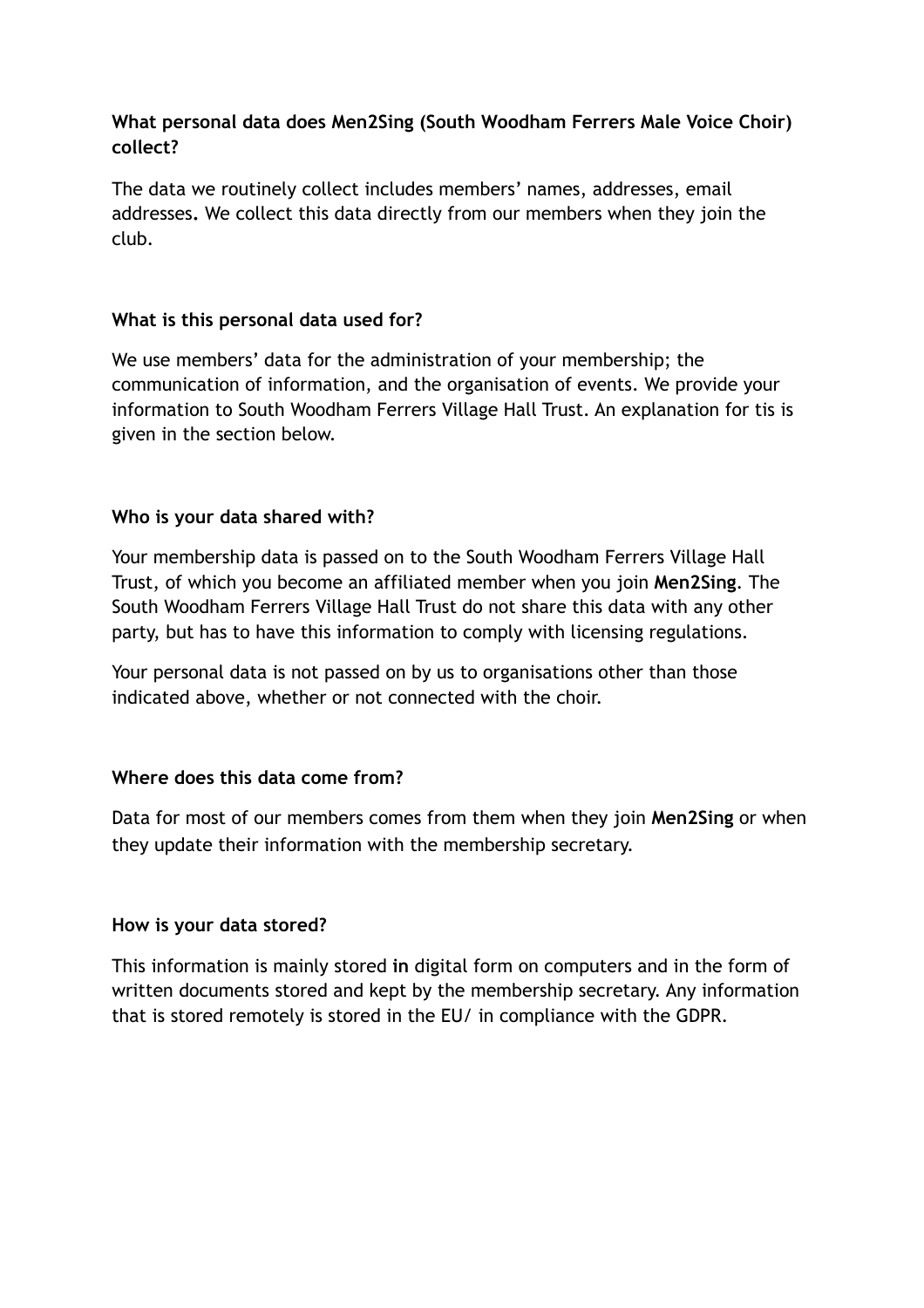#### **Who is responsible for ensuring compliance with the relevant laws and regulations?**

Under the GDPR (General Data Protection Regulation) we do not have a [statutory](https://ico.org.uk/for-organisations/guide-to-the-general-data-protection-regulation-gdpr/accountability-and-governance/data-protection-officers/)  [requirement to have a Data Protection Officer.](https://ico.org.uk/for-organisations/guide-to-the-general-data-protection-regulation-gdpr/accountability-and-governance/data-protection-officers/) The person who is responsible for ensuring **Men2Sing** discharges its obligations under the GDPR is The Choir Secretary**.** 

#### **Who has access to your data?**

Members of the committee and employees of **Men2Sing** have access to members' data in order for them to carry out their legitimate tasks for the organisations.

Sub-contractors of Men2Sing may be given access to data for specific tasks, such as sending mailings. They are not free to use it for any other purpose.

### **What is the legal basis for collecting this data?**

**Men2Sing** collects personal data that is necessary for the purposes of its *legitimate interests* as a membership organisation and participant in any competitions that we may wish to enter.

For some data, such as that relating to financial matters, the basis for its collection and retention is to comply with our legal obligations.

Similarly, personnel data is kept in compliance with our legal obligations.

#### **How you can check what data we have about you?**

If you want to see the basic membership data we hold about you, you should contact The Membership Secretary**.**

You can contact us with a ["Subject Access Request](https://ico.org.uk/for-the-public/personal-information/)" if you want to ask us to provide you with any other information we hold about you. If you are interested in any particular aspects, specifying them will help us to provide you with what you need quickly and efficiently. We are required to provide this to you within one month.